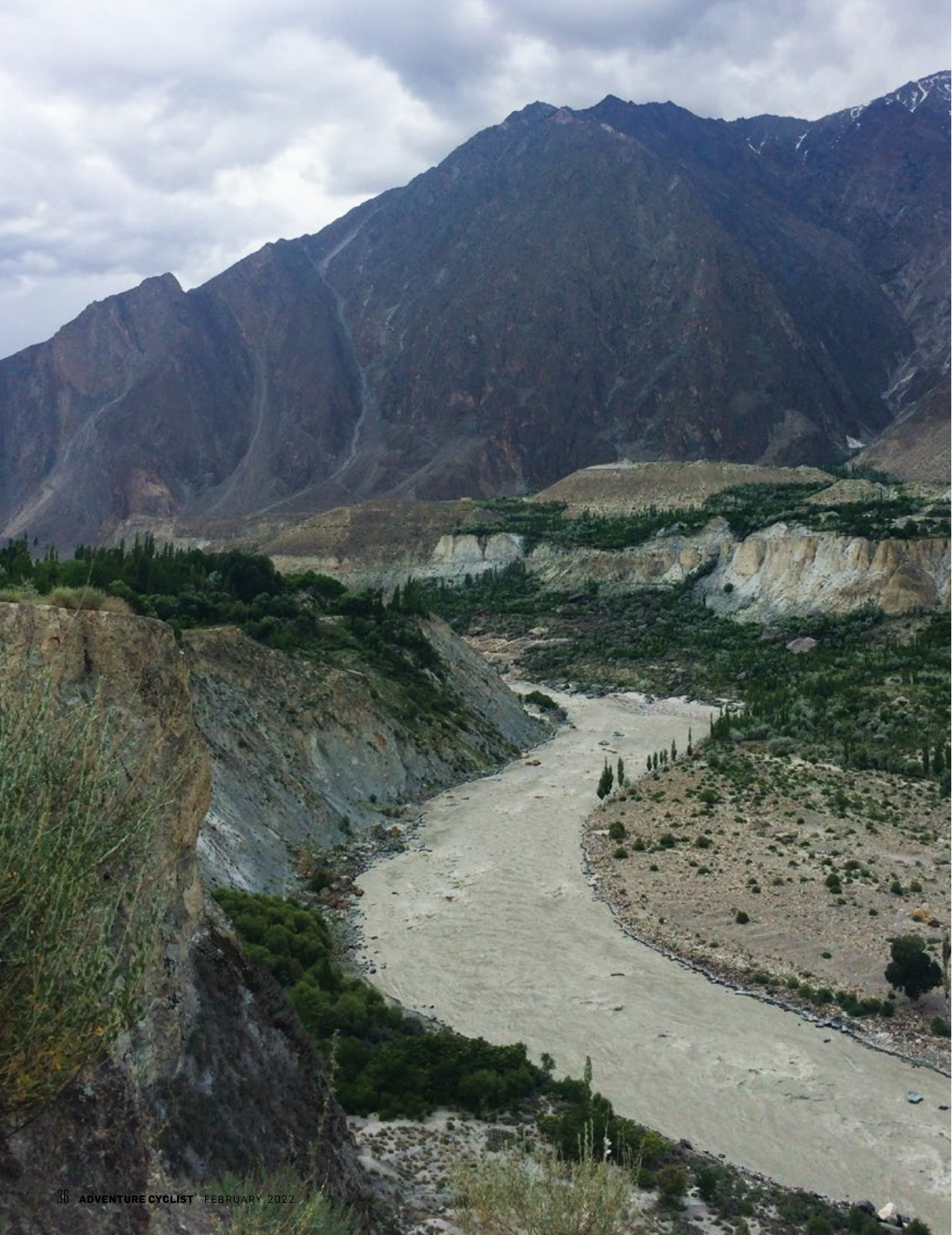*The road to Shimshal follows the Shimshal River, which is formed from water from the Khurdopin Glacier, Shimshal Pass, and Zardgorban.* 

## **story and photos by V. NIRODE**

## NOTES FROM PAKISTAN

ot counting the Qatar flight<br>
attendants, I am one of three<br>
on the entire, fully booked p<br>
Doha to Islamabad. I'm upg<br>
first class at the gate when boarding.<br>
A few hours later we land in Isla ot counting the Qatar flight attendants, I am one of three women on the entire, fully booked plane from Doha to Islamabad. I'm upgraded to

A few hours later, we land in Islamabad. After exiting customs into the baggage claim area, a young man greets me with an American accent. He wears a light blue shirt and pin-dotted tie. "Excuse me," he says, "are you from the U.S. embassy?" "No, no I'm not," I answer. "Just here as a tourist." "Good luck," he says.

At the baggage carousel, my bicycle, in its black canvas padded bag, is one of the first things to appear, circling the track slowly. My backpack takes much longer. A woman standing next to me with a cart asks what's in the bag. She wears a dark green and blue headscarf and pale blue tunic. Her eyes are the same blue as the tunic and remind me of the sky on a warm summer's day. One of those days when everything seems good and true and nothing could possibly bring you down.

"A bike," I tell her. "I'm going to cycle the Karakuram Highway." "How wonderful," she says. "Now is a good time. So beautiful. And welcome, you are welcome here in Pakistan." I look into the sky in her eyes and think maybe this isn't such a bad idea after all.

It's hard for me to put into words why I wanted to go to Pakistan. I don't know how to tell people that the world isn't quite as frightening as they think it is, that I have some silly romantic notion that two people having a conversation in an airport can bridge a gap, can mean *something*.

A woman sits next to me as we wait for the flight to Gilgit. She's dressed in beautiful shades of yellow and orange, a geometric print, her eyes clear and curious. "I, too, am going to Gilgit,'' she says. "The mountains are beautiful. You are welcome here in Pakistan."

After the airport, I don't see very many women at all. In the streets of Gilgit, the absence of the female form is palpable. I am a bright, shining beacon; a spotlight follows me everywhere. I am large and conspicuous but, at the same time, a shadow.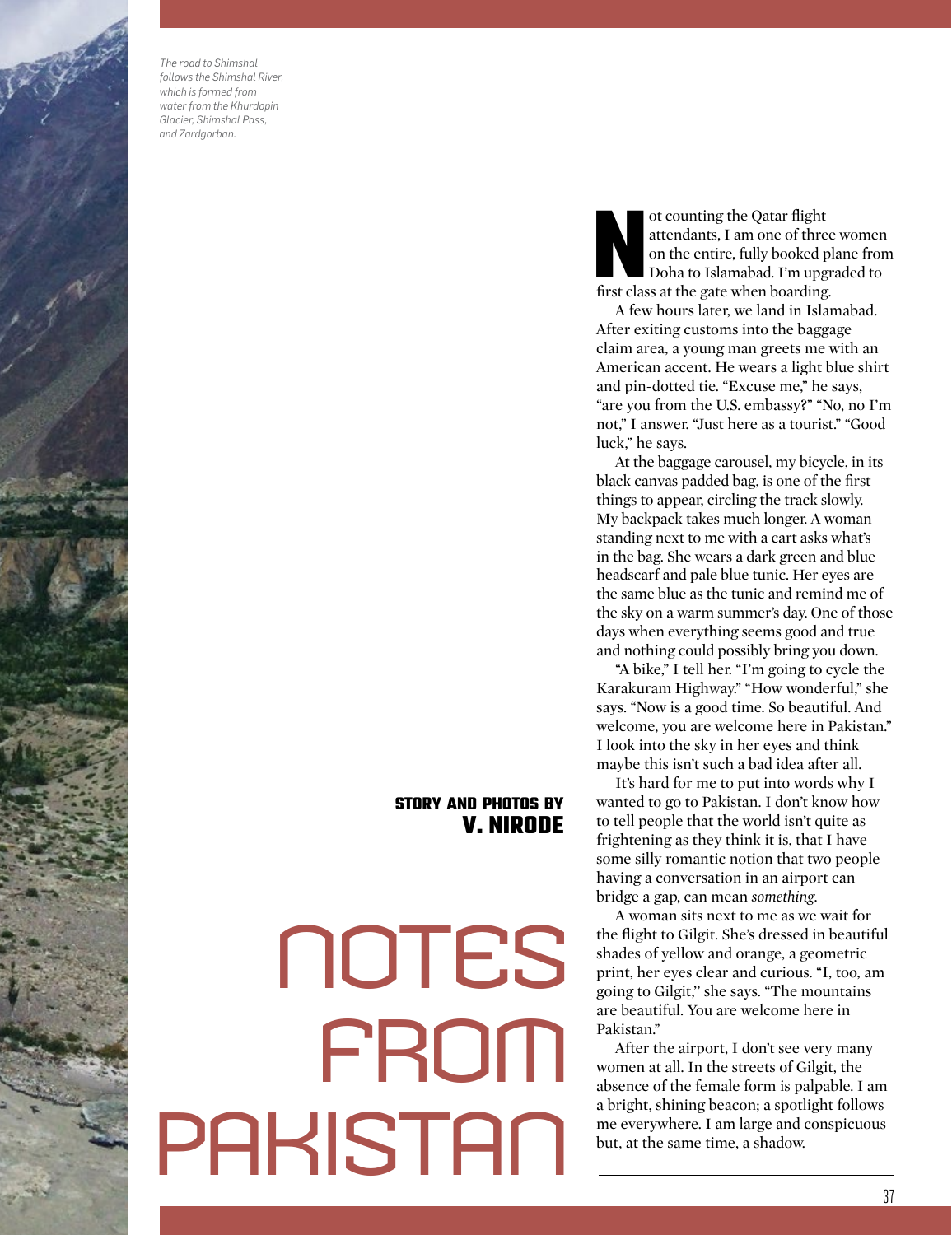**I SPEND ALMOST** three weeks cycling the Karakuram Highway in northern Pakistan with six white men from various countries, including the U.S., Great Britain, Australia, and New Zealand. During those three weeks, we see few Pakistani women. We have a local male guide and his male assistant and multiple male drivers. Our local tour guide leader tells us that wearing shorts while cycling is perfectly acceptable. He tells us that people will be more surprised to see cyclists on the road than they will be to see us (the men and me) in shorts. We are anomalies in northern Pakistan. White people don't come here much anymore, especially since that incident a couple of years ago when some hikers were killed and some countries, like the U.S., issued travel advisories.

Our hotel in Gilgit is a long, low building with a large, well-maintained yard. There isn't any air conditioning, but our rooms have ceiling fans that can be cranked up so high I think it might be possible for my room to take flight. And there is wifi. We soon discover that it works best when seated in one particular chair on the front porch. We call that chair "the hot seat" and take turns occupying it.

Our first bike ride in Pakistan is a short 26-kilometer loop from our hotel out of Gilgit to see a Buddha statue. I brought my cyclocross bike because I don't own a mountain or touring bike. Everyone else has mountain bikes. I think maybe I should've brought a mountain bike.

My cyclocross bike isn't really geared for climbing mountains but I manage anyway. I inch my way up a steep, short, gravelly incline toward the Kargah Buddha, a three-meter statue carved into a cliff face. I'm almost to the top when a motorbike carrying three young men speeds past and then turns sharply right in front of me. The bike and its riders go down. I'm going so slowly, it's easy to stop. The young men get up, laughing and sheepish. They apologize, still laughing, brush the dirt from their jeans, and continue on foot, pushing the bike.

The Karakuram Highway, also known as the China-Pakistan Friendship Highway, is a well-



*On the road to Shimshal, my friend and fellow cyclist Mark stops for a photo (and some shade).*

maintained, wide paved road that runs from Islamabad to the Khunjerab Pass at the Chinese border. The 1,300-kilometer highway was completed in 1979 after 20 years of construction. Many of the areas off the Karakuram Highway require special trekking permits from the Pakistan government. Aman, our guide, carries multiple copies of all of our names and passports and visa numbers that he provides to officers at each security checkpoint. And there are many of them, manned by soldiers in uniform, low gates slung across the road that have to be lifted manually.

On the third day, our destination is the Bagrote Valley, reachable via a rocky unpaved section of road off the highway. Before the turn-off, we stop on the shoulder to take some pictures, look again with awe at the mountains all around us. Two men on a motorcycle stop to talk. Most everyone in Pakistan speaks English as well as their local language.

"Where are you going?" they ask. We tell them Bagrote. One of them wearing a bright blue hoodie shakes his head and says, "No, that is not possible. The road to Bagrote, I think it is too troublesome. Not possible by bike."

We of course go anyway. We spend the night in Chirah, at a campsite overlooking the valley. There is no running water. I rinse off in the cold, cold waters of the river flowing from the glaciers. The night is silent and cool and filled with stars. There is peace here in the valley. In the morning, the school children gather across the river from our site to get a look at us. They

are dressed in uniform — grey pants, white shirts, and blue vests. They smile and wave until they are ushered away and scolded by a couple of adults.

The farther into the mountains we go, the less inclined people seem to observe the clothing customs of the larger cities. Women walk along the side of the road, their headscarves pushed down to their shoulders, dark hair spilling down their backs. Ramadan begins but many of the people we encounter aren't strict observers of it.

On our way down from Chirah, we stop at a sewing school in Karak. The men take photos of the women students who pose next to their machines. I try to talk with them, showing them pictures of my sewing machines at work. I work as a tailor and pattern maker for film and television. Sewing is a universal connector, an unexpected bridge between my world and theirs.

Karimabad is this fantastical village built along an impossibly steep, narrow, winding road that begins as pavement and ends as cobbles. Small shops line the sides, fitted into the mountain as if they were simply born there. One restaurant, two stories with a surround balcony, serves french fries better than I've had in any western country — and I'm a connoisseur of the french fry. I've been super sick with a wicked stomach virus for the three days leading up to Karimabad and those french fries are the first food I'm able to keep down in as many days. Maybe that's why they taste so good. At the very top of the town is a fort with a view to rival only that of the gods.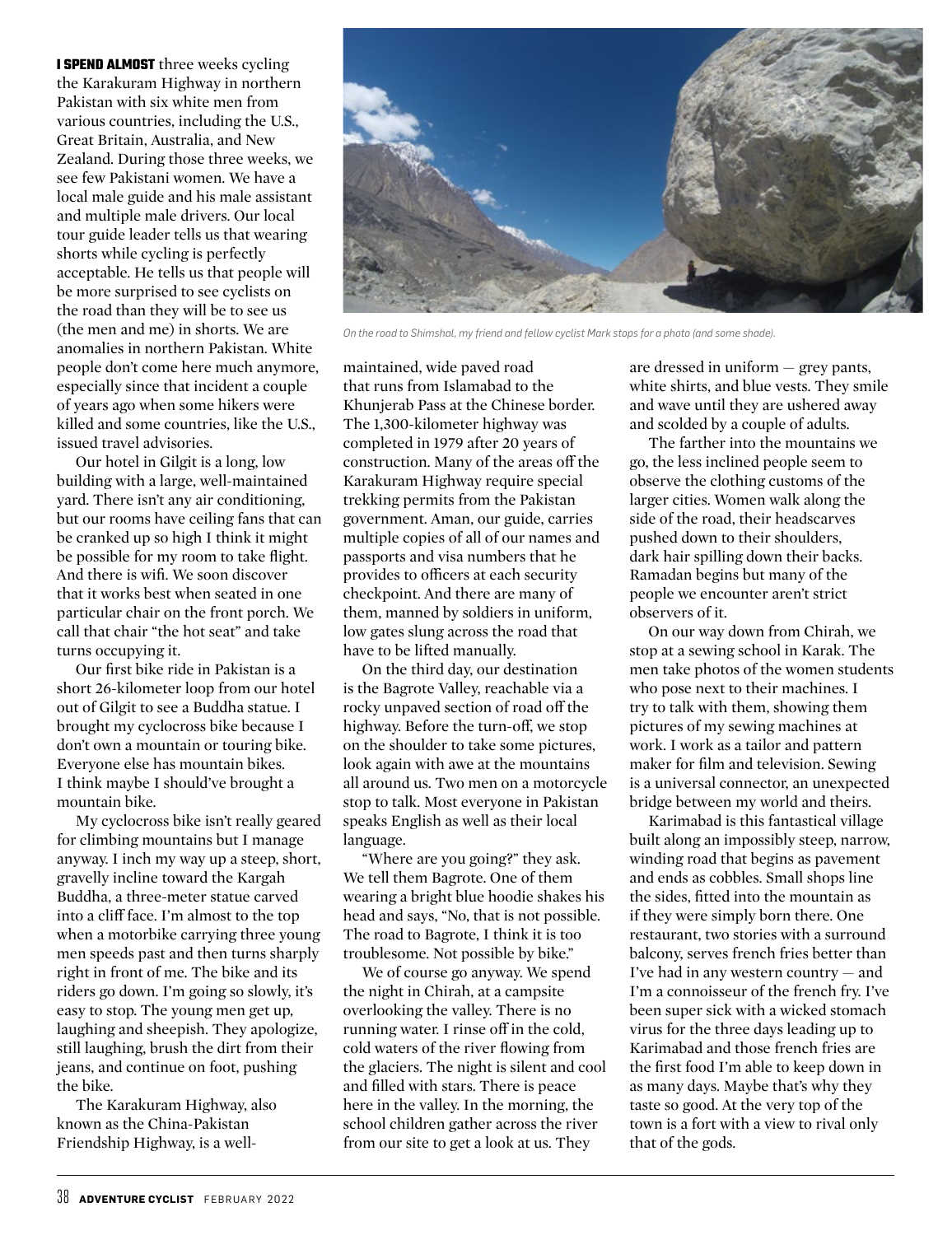

After Karimabad, we head up again, deeper into the Hunza region.

About 10 or 11 days into our trip, we spend the night in Shimshal, the highest settlement in the Hunza region and the last village in Pakistan before the Chinese border.

The road to Shimshal is one of those unpaved, rocky, dirt, sand, winding mountain roads. What it lacks in guardrails, it makes up for in river crossings. The road is breathtaking and frightening.

I only cry a couple of times in between stopping to uncramp my hands and take photos of the rocky landscape. Aside from our two support jeeps, there is no other traffic on the road. I'm not as fast or as confident on the rocks as the guys so I end up cycling alone for most of the way. Sometimes I stop to rest and look out over the cliffs. This is what I imagine cycling on another planet would be like.

Riding into Shimshal, children appear on the side of the road to greet me. They are shy and curious. Some of them wave, some hide their faces when I wave back.

While hanging around waiting for dinner to be ready, I hear the sounds of more kids playing nearby. I've been to many countries and the sound of children playing is the same no matter what language they speak. I walk out to the edge of the guesthouse yard and climb on top of a rock wall to get a view of the field next to the school. A soccer match is in progress.

Young girls watch from both ends of the field, as well as adults who gather near my perch. The match is eventually interrupted by a herd of yaks that plod slowly into the midst of the action. The kids abandon the game to steer the direction of the yaks.

After Shimshal, we start our journey back down the mountains, heading again toward Gilgit.

A day later, at the Marco Polo Inn in Gulmit, I lie on the rose-printed cover of a twin bed. It's a corner room with windows overlooking the garden and the along the parking lot edges. I'm weary from cycling — not from the actual pedaling but from the local men who stare at me but never make

**I PUSH THE PLAY BUTTON ON "RISE UP" BY ANDRA DAY. THEN I CLICK THE REPEAT BUTTON. THE SONG IS AN ANTHEM TO ME, AN ANTHEM TO EVERY REPRESSED WOMAN AND HUMAN EVERYWHERE, TO ALL THE PLACES SCARRED BY GOVERNMENT AGGRESSION, TO ALL THE REMOTE MOUNTAIN VILLAGES AND PEOPLE WHO PERSEVERE IN SPITE OF AND DESPITE IT ALL.**

eye contact; even my six male cycling companions can't resist the urge to give me constant "advice" that despite their best intentions is unhelpful and demoralizing. I feel outnumbered and lost, a bit like an intruder, an unwelcome visitor crashing a club I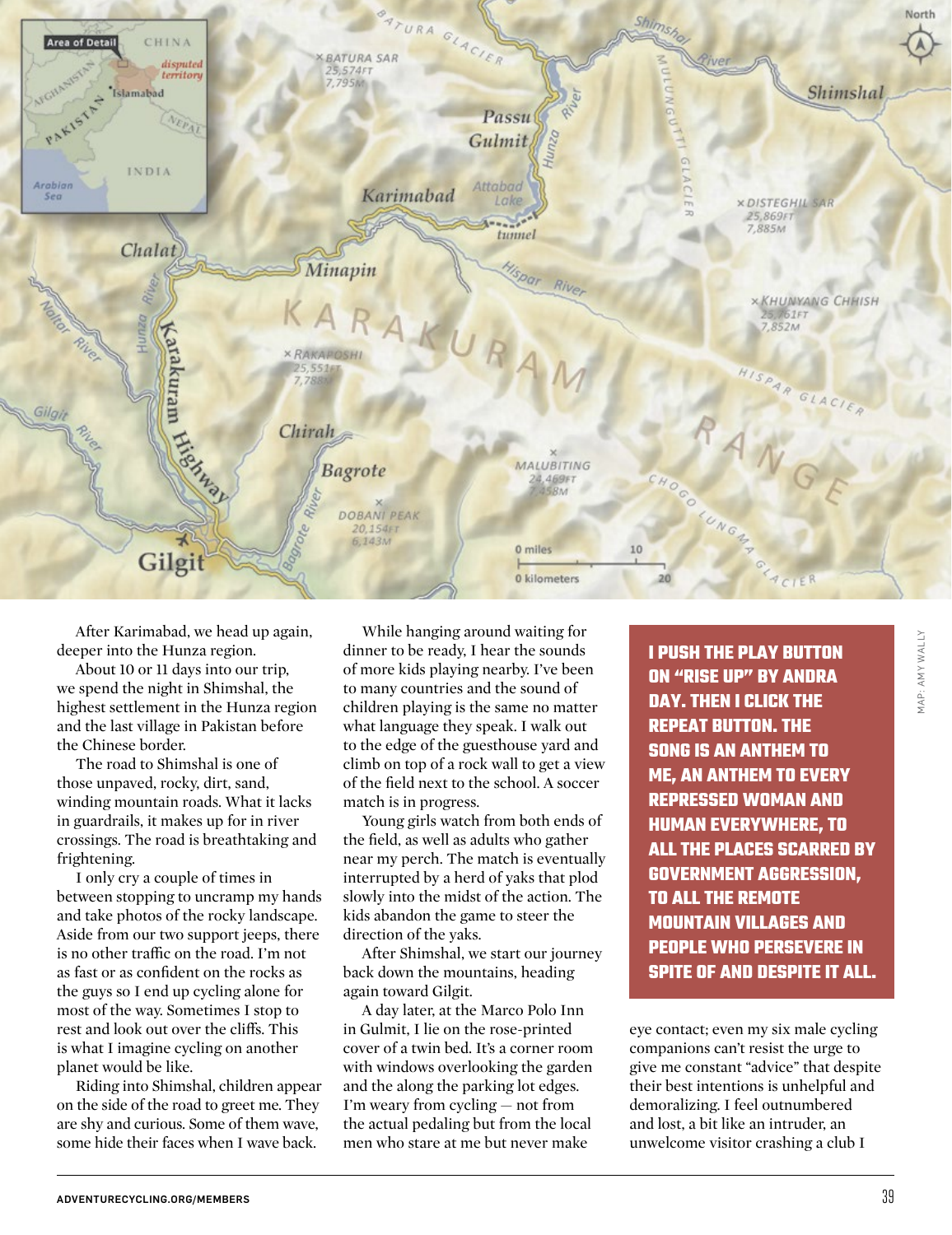

*The fields of Shimshal Village from above as we approached on the road. After hours of gray rock and dirt, the green oasis was striking — and kind of magical.*

could never in a million years be a member of. I fear my voice has grown even quieter. I try to speak but there are no words. My legs are jelly. Horrific pieces of white jiggly stuff. Obtrusive.

I put my headphones in and scroll through the music that's actually downloaded to my phone (internet is extremely spotty in northern Pakistan).

I push the play button on "Rise Up" by Andra Day. Then I click the repeat button. The song is an anthem to me, an anthem to every repressed woman and human everywhere, to all the places scarred by government aggression, to all the remote mountain villages and people who persevere in spite of and despite it all. And it's my own little anthem, an American pedaling her bike in a conservative Muslim country that people advise against visiting.

By some miracle, the Marco Polo has hot water with water pressure that can almost knock you over. "It comes from the mountain springs," says the owner.

I listen to "Rise Up" for almost two hours, maybe three. I don't move from my spot on the bed until Julian knocks on the door and yells, "Dinner!"

And then I rise up and walk across the garden filled with roses and ligustrum bushes to eat dinner with a table full of men at a restaurant and hotel run by men in a small village deep in the Hunza region. But now

**LIKE MOST PEOPLE, I ONLY REALLY KNOW WHAT IS REPORTED IN MAINSTREAM MEDIA, AND MUCH OF WHAT I, IN THE PAST, HAVE IMAGINED LIFE TO BE LIKE IN OTHER COUNTRIES BESIDES MY OWN COMES FROM HOW THEY ARE DEPICTED IN AMERICAN MOVIES AND TELEVISION SHOWS.** 

my voice doesn't shake, my legs don't wobble, and I know who I am. I'm a white woman cycling the Karakuram Mountains in Pakistan.

We continue down the mountains, passing through the same villages as on the way up. The Karakuram

Highway is the only road in Northern Pakistan; there isn't any opportunity for variation.

I feel strong, yet tired and a bit weary. I feel guilty for wishing for a hot shower with intense water pressure, for dreaming of air conditioning. I'm dusty. There's dust in my eyelids and my fingernails. My bike is covered with dried mud and the dust of a million rocks. My hair is coarse, sand-washed, full of knots. I feel lucky for the opportunity to take this trip, and I can't believe I made it the whole way. At the same time, I can't believe it's almost over.

In Islamabad, on our second-tolast evening, we all go to dinner in the new restaurant on the top floor of the Islamabad Grand Hotel. I'm the only woman in the full dining room. I'm almost used to it now and am pleasantly surprised when the waiter asks me directly what I want to drink.

**NORTHERN PAKISTAN** (especially Shimshal) and the Karakuram Mountains are one of the most beautiful places I have ever been. I feel lucky to have had the opportunity to visit and hope that, in the future, others will too. I don't know how to tell people exactly what it was like or how things now, at home, feel slippery and off-kilter. I'm bombarded with white-people problems and first-world problems yesterday, I watched two perfectly nice people dump out full bottles of drinking water because it'd been in the plastic bottle on their bike for a few hours and was no longer cold. All I could think of, the only thing I could focus on, were all those people teeming around Islamabad with big plastic bottles of water that was only cold if they were lucky and had happened to charm the man at the cookie shop to the point that he handed over his last quart bottle of cold water for free.

In one of the mountain villages, there was an American flag painted in the middle of the road, and below it were the words "Death to America." I pedaled my bicycle right over it, barely blinking an eye. The men on the side of the road waved as I went by. Waved and said hello.

I have no defense. No defense for drone strikes and other acts of war.